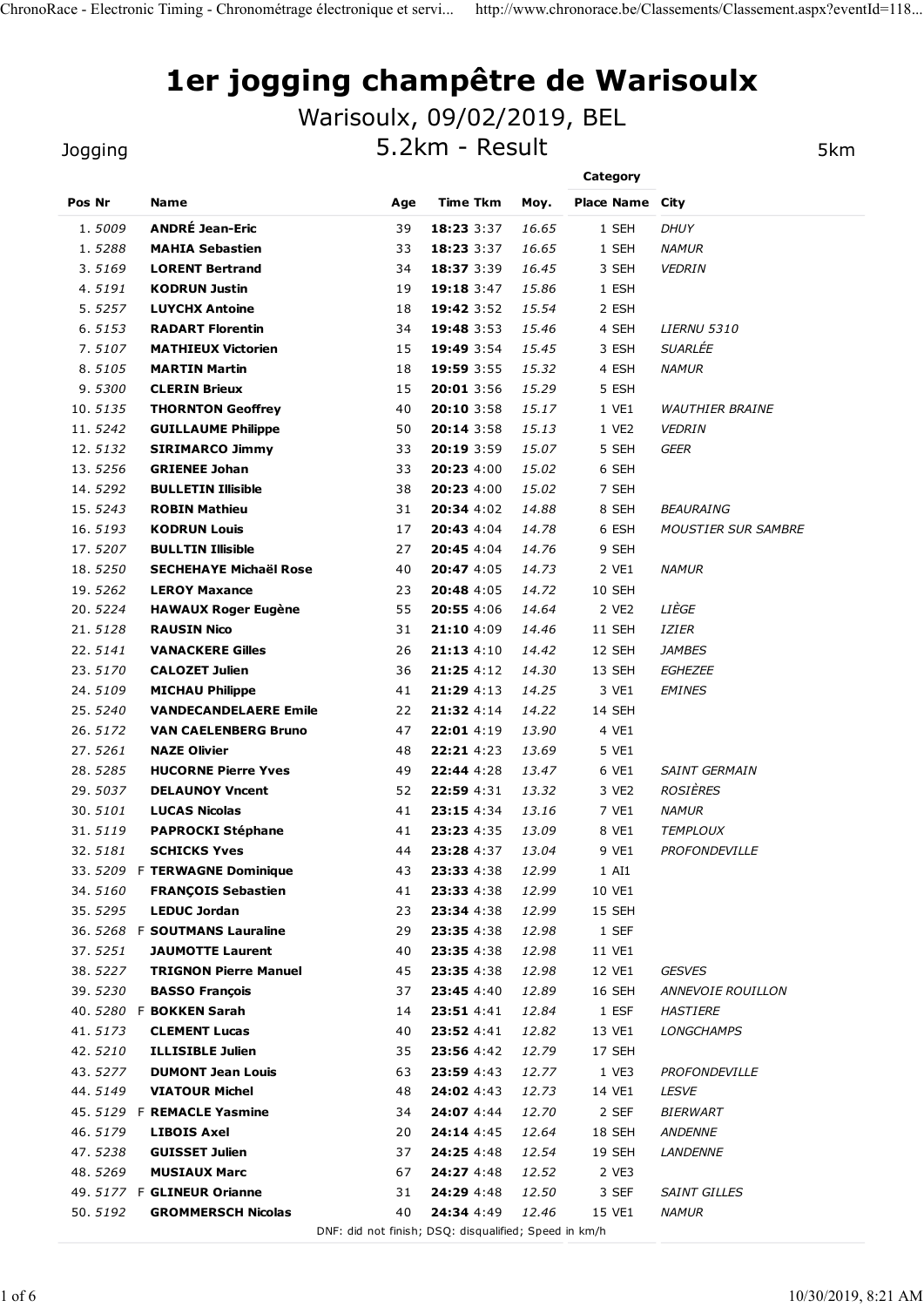## 1er jogging champêtre de Warisoulx

#### **Jogging**

|                    |                                                                 |          | http://www.chronorace.be   | <b>ChronoRace - Electronic Timing SPRL</b> |                                    |                       |
|--------------------|-----------------------------------------------------------------|----------|----------------------------|--------------------------------------------|------------------------------------|-----------------------|
|                    | 1er jogging champêtre de Warisoulx                              |          |                            |                                            |                                    |                       |
|                    |                                                                 |          | Warisoulx, 09/02/2019, BEL |                                            |                                    |                       |
| Jogging            |                                                                 |          | 5.2km - Result             |                                            |                                    | 5km                   |
| Pos Nr             | Name                                                            | Age      | <b>Time Tkm</b>            | Moy.                                       | Category<br><b>Place Name City</b> |                       |
| 51.5162            | <b>SERVOTTE Julien</b>                                          | 12       | 24:43 4:51                 | 12.39                                      | 1 JUG                              | NAMUR - SUARLÉE       |
|                    | 52. 5184 F KEYNEN Céline                                        | 41       | 24:44 4:51                 | 12.38                                      | 2 AI1                              |                       |
|                    | 53. 5036 F TRIBOLET Céline                                      | 34       | 24:48 4:52                 | 12.35                                      | 4 SEF                              | <b>FLAWINNE</b>       |
|                    | 54. 5012 F <b>BARBIER Anne</b>                                  | 35       | 24:51 4:53                 | 12.32                                      | 5 SEF                              | <b>BELGRADE</b>       |
| 55.5289<br>56.5159 | <b>DOUETTE Jonathan</b><br><b>NOEL Julian</b>                   | 30       | 24:58 4:54<br>25:03 4:55   | 12.26<br>12.22                             | 20 SEH<br>21 SEH                   | <b>LES BOSCAILLES</b> |
| 57.5100            | <b>LUC Dylan</b>                                                | 31<br>25 | 25:19 4:58                 | 12.09                                      | 22 SEH                             | SAINT-SERVAIS         |
| 58.5103            | <b>MARÉCHAL Jonas</b>                                           | 14       | 25:22 4:59                 | 12.07                                      | 7 ESH                              | <b>NAMUR</b>          |
|                    | 59. 5208 F DENYS Elodie                                         | 30       | 25:23 4:59                 | 12.06                                      | 6 SEF                              | <b>JAMBES</b>         |
| 60.5178            | <b>LIBOIS Quentin</b>                                           | 17       | 25:27 5:00                 | 12.03                                      | 8 ESH                              |                       |
| 61.5248            | <b>MERTES Nicolas</b>                                           | 33       | 25:29 5:00                 | 12.01                                      | 23 SEH                             | <b>ST SERVAIS</b>     |
| 62.5168<br>63.5114 | <b>JACQUEMART Frederic</b><br><b>NOËL Jérôme</b>                | 45<br>28 | 25:38 5:02<br>25:39 5:02   | 11.94<br>11.94                             | 16 VE1<br>24 SEH                   | <b>EGHEZEE</b>        |
| 64.5040            | <b>DELFOSSE François</b>                                        | 38       | 25:50 5:04                 | 11.85                                      | 25 SEH                             | <b>MALONNE</b>        |
| 65.5071            | F GYSELINX Sophie                                               | 37       | 25:50 5:04                 | 11.85                                      | 7 SEF                              | <b>MALONNE</b>        |
| 66.5060            | <b>GARONAY TOTANES Johnny</b>                                   | 27       | 25:52 5:05                 | 11.84                                      | 26 SEH                             | <b>BELGRADE</b>       |
| 67.5244            | <b>VAN DER LINDEN Paul</b>                                      | 70       | 25:53 5:05                 | 11.83                                      | 1 VE4                              | <b>MALONNE</b>        |
| 68.5254            | <b>DION Baudouin</b>                                            | 13       | 25:55 5:05                 | 11.81                                      | 2 JUG                              |                       |
| 69.5099<br>70.5246 | <b>LONEZ Arthur</b>                                             | 12       | 25:56 5:06<br>25:58 5:06   | 11.80                                      | 3 JUG<br>17 VE1                    | <b>WARISOULX</b>      |
| 71.5213            | <b>DELFOSSE-CRAPAUD Benjamin</b><br><b>MICHEL Eliott</b>        | 40<br>12 | 25:59 5:06                 | 11.79<br>11.78                             | 4 JUG                              |                       |
| 72.5098            | <b>LIBION Marc</b>                                              | 51       | 25:59 5:06                 | 11.78                                      | 4 VE2                              | <b>FLAWINNE</b>       |
| 73.5005            | <b>ANCIAUX Diego</b>                                            | 18       | 26:00 5:06                 | 11.77                                      | 9 ESH                              | <b>MEUX</b>           |
| 74.5226            | <b>LORENT Noah</b>                                              | 10       | 26:05 5:07                 | 11.74                                      | 5 JUG                              |                       |
| 75.5281            | F REMACLE Sophie                                                | 28       | 26:05 5:07                 | 11.74                                      | 8 SEF                              | LEUZE (NAM.)          |
| 76.5252            | <b>VANDRESSE Olivier</b>                                        | 42       | 26:06 5:08                 | 11.73                                      | 18 VE1                             | <b>WEPION</b>         |
| 77.5163            | <b>SERVOTRE Jean-Christophe</b><br>78. 5199 F HEUSLING Florence | 43<br>30 | 26:23 5:11<br>26:43 5:15   | 11.60<br>11.45                             | 19 VE1<br>9 SEF                    |                       |
| 79.5270            | <b>GOTTAUX Jerome</b>                                           | 39       | 26:44 5:15                 | 11.45                                      | 27 SEH                             |                       |
| 80.5118            | <b>PAPROCKI Baptiste</b>                                        | 14       | 26:44 5:15                 | 11.45                                      | 10 ESH                             | <b>TEMPLOUX</b>       |
|                    | 81. 5062 F GEERAERTS Magali                                     | 31       | 27:08 5:20                 | 11.28                                      | 10 SEF                             | LEUZE                 |
| 82.5002            | <b>ADANS Julien</b>                                             | 34       | 27:08 5:20                 | 11.28                                      | 28 SEH                             | LEUZE                 |
|                    | 83. 5089 F JEANPIERRE Lisa                                      | 15       | 27:18 5:22                 | 11.21                                      | 2 ESF                              | <b>WARISOULX</b>      |
| 84.5138<br>85.5296 | <b>VAN EMELEN Olivier</b><br><b>LEDUC Kevin</b>                 | 25       | 27:26 5:23<br>27:28 5:24   | 11.16                                      | $\sim$<br>29 SEH                   | SAINT-DENIS-BOVESSE   |
|                    | 86. 5102 F MAHIELS Adrienne                                     | 28       | 27:33 5:25                 | 11.14<br>11.11                             | 11 SEF                             | LIÈGE                 |
| 87.5294            | <b>PETIT Arnaud</b>                                             | 31       | 27:38 5:25                 | 11.08                                      | 30 SEH                             |                       |
|                    | 88. 5161 F RIGO Alexia                                          | 36       | 27:43 5:26                 | 11.05                                      | 12 SEF                             | <b>BOVESSE</b>        |
| 89.5020            | <b>BOUCHAT Julien</b>                                           | 38       | 27:43 5:26                 | 11.05                                      | 31 SEH                             | <b>BOVESSE</b>        |
| 90.5053            | <b>DUJEUX Leo</b>                                               | 14       | 27:44 5:27                 | 11.04                                      | 11 ESH                             | <b>WARISOULX</b>      |
| 91.5215            | <b>LAMBRECHTS Jeremie</b>                                       | 40       | 27:46 5:27                 | 11.02                                      | 20 VE1                             | <b>RHISNES</b>        |
| 92.5290<br>93.5122 | <b>JACQUET Johan</b><br><b>PEPIN Alexandre</b>                  | 30<br>14 | 27:49 5:28<br>27:53 5:28   | <i>11.00</i><br>10.98                      | 32 SEH<br>12 ESH                   | <b>FLAWINNE</b>       |
|                    | 94. 5205 F BOOGAERTS Pascale                                    | 54       | 27:56 5:29                 | 10.96                                      | 1 AI2                              |                       |
|                    | 95. 5026 F COLLARD Céline                                       | 37       | 27:58 5:29                 | 10.94                                      | 13 SEF                             | <b>NAMUR</b>          |
| 96.5200            | <b>ROBAUX Florent</b>                                           | 42       | 28:03 5:30                 | 10.92                                      | 21 VE1                             | <b>FLOREFFE</b>       |
|                    | 97. 5274 F FANTIN Lisa                                          | 11       | 28:14 5:33                 | 10.84                                      | 1 JUF                              |                       |
| 98.5249            | <b>FANTIN Gaetano</b>                                           | 44       | 28:15 5:33                 | 10.84                                      | 22 VE1                             | <b>BOLINNE</b>        |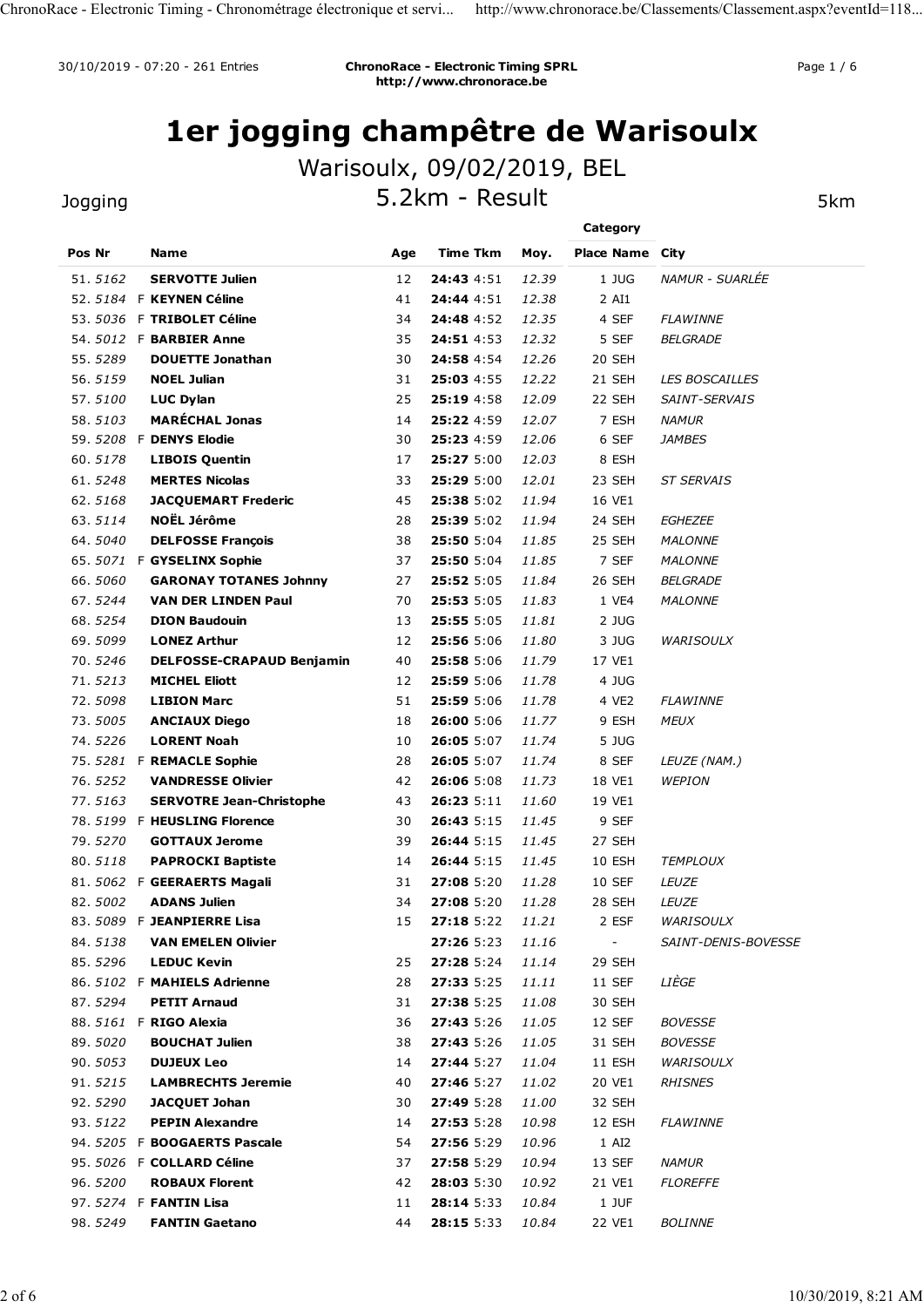## 1er jogging champêtre de Warisoulx

|                      | 30/10/2019 - 07:20 - 261 Entries                          |                            | DNF: did not finish; DSQ: disqualified; Speed in km/h                  | 10.81                 | 3 ESF                  |                                     |            |
|----------------------|-----------------------------------------------------------|----------------------------|------------------------------------------------------------------------|-----------------------|------------------------|-------------------------------------|------------|
|                      |                                                           |                            | <b>ChronoRace - Electronic Timing SPRL</b><br>http://www.chronorace.be |                       |                        |                                     | Page 2 / 6 |
|                      | 1er jogging champêtre de Warisoulx                        |                            |                                                                        |                       |                        |                                     |            |
|                      |                                                           | Warisoulx, 09/02/2019, BEL |                                                                        |                       |                        |                                     |            |
| Jogging              |                                                           |                            | 5.2km - Result                                                         |                       |                        |                                     | 5km        |
|                      |                                                           |                            |                                                                        |                       |                        |                                     |            |
| Pos Nr               | Name                                                      | Age                        | Time Tkm                                                               | Moy.                  | <b>Place Name City</b> |                                     |            |
| 101.5001             | F ABRAS Jessica                                           | 27                         | 28:28 5:35                                                             | 10.75                 | 14 SEF                 | <b>VEDRIN</b>                       |            |
|                      | 102. 5074 F HAUTIER Catherine                             | 31                         | 28:32 5:36                                                             | 10.73                 | 15 SEF                 | <b>BDV</b>                          |            |
| 103.5186             | <b>JONCKERS Pitch</b>                                     | 60                         | 28:41 5:38                                                             | 10.67                 | 3 VE3                  | SAINT-GÉRY                          |            |
| 104.71               | <b>F GILON Estelle</b>                                    | 40                         | 28:42 5:38                                                             | 10.66                 | 3 AI1                  | <b>PONTILLAS</b>                    |            |
| 105.5117             | <b>PAPROCKI Clément</b><br>106. 5171 F MOTTART Cathy      | 11<br>44                   | 28:44 5:38<br>28:54 5:40                                               | 10.66<br>10.59        | 6 JUG<br>4 AI1         | <b>TEMPLOUX</b><br><b>OTTIGNIES</b> |            |
|                      | 107. 5077 F HÉLAS Jeanne                                  | 18                         | 28:58 5:41                                                             | 10.57                 | 4 ESF                  | JEMEPPE-SUR-SAMBRE                  |            |
|                      | 108. 5127 F PONDEVILLE Nathalie                           | 47                         | 28:59 5:41                                                             | 10.56                 | 5 AI1                  | JEMEPPE-SUR-SAMBRE                  |            |
|                      | 109. 5025 F CLAVIER Aurore                                | 40                         | 29:06 5:43                                                             | 10.52                 | 6 AI1                  | <b>LEIGNON</b>                      |            |
|                      | 110. 5136 F DECERF Dominique                              | 43                         | 29:06 5:43                                                             | 10.52                 | 7 AI1                  | <b>SAINT-MARC</b>                   |            |
| 111.5054             | <b>DUJEUX Valentin</b>                                    | 12                         | 29:07 5:43                                                             | 10.51                 | 7 JUG                  | WARISOULX                           |            |
| 113.5150             | 112. 5083 F HERPHELIN Johanne<br><b>WILKIN Kevin</b>      | 41<br>28                   | 29:07 5:43<br><b>29:09 5:43</b>                                        | 10.51<br><i>10.50</i> | 8 AI1<br>33 SEH        | <b>TEMPLOUX</b><br><b>BELGRADE</b>  |            |
|                      | 114. 5034 F DAVID Adeline                                 | 33                         | 29:13 5:44                                                             | 10.48                 | 16 SEF                 | RIVIÈRE                             |            |
|                      | 115. 5090 F KERVRAN Tifenn                                | 28                         | 29:18 5:45                                                             | 10.45                 | 17 SEF                 | LIÈGE                               |            |
| 116.5030             | <b>CREPIN David</b>                                       | 41                         | 29:19 5:45                                                             | 10.44                 | 24 VE1                 | <b>HUN</b>                          |            |
| 117.5142             | <b>VANACKERE Patrick</b>                                  | 51                         | 29:21 5:46                                                             | 10.43                 | 5 VE2                  | <b>VILLERS-LEZ-HEEST</b>            |            |
|                      | 118. 5045 F DION Virginie<br>119. 5067 F GOFFIN Véronique | 39<br>55                   | 29:22 5:46<br>29:23 5:46                                               | 10.42<br>10.42        | 18 SEF<br>2 AI2        | <b>WARISOULX</b><br><b>DINANT</b>   |            |
|                      | 120. 5276 F DAOUST Agnes                                  | 41                         | 29:24 5:46                                                             | 10.41                 | 9 AI1                  |                                     |            |
| 121.5061             | <b>GAUTHIER Néo</b>                                       | 13                         | 29:25 5:46                                                             | 10.41                 | 8 JUG                  | <b>EMINES</b>                       |            |
|                      | 122. 5139 F VAN HEMELRYCK Nancy                           | 41                         | 29:35 5:49                                                             | 10.34                 | 10 AI1                 | <b>EMINES</b>                       |            |
| 123.5234             | <b>GOFFIN Vincent</b>                                     | 54                         | 29:39 5:49                                                             | 10.33                 | 6 VE2                  | <b>PERWEZ</b>                       |            |
|                      | 124. 5287 F PIROTTE Stephanie                             | 34                         | 29:52 5:52                                                             | 10.25                 | 19 SEF                 | JAMBES (NAMUR)                      |            |
| 125.5190<br>126.5134 | <b>PIET Luca</b><br><b>TAELMAN Louis</b>                  | 20<br>33                   | 29:57 5:53<br>29:59 5:53                                               | 10.22<br>10.21        | 34 SEH<br>35 SEH       | <b>RHISNES</b>                      |            |
| 127.5066             | <b>GILOT Gaspard</b>                                      | 37                         | 29:59 5:53                                                             | 10.21                 | 36 SEH                 | <b>GENAPPE</b>                      |            |
|                      | 128. 5044 F DESNEUX Stéphanie                             |                            | 30:01 5:53                                                             | 10.20                 | $\sim$                 | VELAINE                             |            |
|                      | 129. 5237 F ETEROVIC Sandra                               | 41                         | 30:03 5:54                                                             | 10.19                 | 11 AI1                 | <b>BONNEVILLE</b>                   |            |
| 130.5013             | <b>BARBIER Rudi</b>                                       | 56                         | 30:03 5:54                                                             | 10.18                 | 7 VE2                  | <b>COURRIÈRE</b>                    |            |
| 132.5028             | 131. 5120 F PAQUET >>sophie<br><b>CONSTANT Michel</b>     | 33<br>53                   | 30:04 5:54<br>30:04 5:54                                               | 10.18<br>10.18        | 20 SEF<br>8 VE2        | <b>BOVESSE</b><br><b>CINEY</b>      |            |
| 133.5008             | <b>ANDRE Mathis</b>                                       | 12                         | 30:04 5:54                                                             | 10.18                 | 9 JUG                  | <b>WARISOULX</b>                    |            |
| 134.5216             | <b>FORTHORDE Didier</b>                                   | 52                         | 30:08 5:55                                                             | 10.16                 | 9 VE2                  |                                     |            |
|                      | 135. 5031 F CROMBEZ Celine                                |                            | 30:09 5:55                                                             | 10.15                 | $\sim$                 | <b>WARISOULX</b>                    |            |
|                      | 136. 5286 F JACQUET Marie                                 | 41                         | 30:12 5:56                                                             | 10.13                 | 12 AI1                 | SART-BERNARD                        |            |
|                      | 137. 5231 F DEPASSE Isabelle                              | 56                         | 30:14 5:56                                                             | 10.12                 | 3 AI2                  | <b>BOLINNE</b>                      |            |
| 138.5155             | <b>THIRION Christian</b><br>139. 5110 F MIEVIS Amelie     | 46                         | 30:19 5:57<br>30:28 5:59                                               | <i>10.10</i><br>10.05 | 25 VE1<br>21 SEF       | GEER                                |            |
| 140.5282             | <b>NAZE Jean</b>                                          | 28<br>17                   | 30:33 6:00                                                             | 10.02                 | 13 ESH                 |                                     |            |
|                      | 141. 5218 F DE KEYZER Allie                               | 14                         | 30:42 6:02                                                             | 9.97                  | 5 ESF                  |                                     |            |
| 142.5264             | <b>ICHARD Noah</b>                                        | 10                         | 30:44 6:02                                                             | 9.96                  | 10 JUG                 |                                     |            |
| 143.5187             | <b>LAMBRECHT Robin</b>                                    | 12                         | 30:47 6:02                                                             | 9.95                  | 11 JUG                 |                                     |            |
|                      | 144. 5223 F DAPHNÉ Josiane                                | 60                         | 30:51 6:03                                                             | 9.92                  | 1 AI3                  |                                     |            |
|                      | 145. 5057 F DUMONT Déborah                                | 21                         | 30:58 6:05                                                             | 9.88                  | 22 SEF                 | <b>DAUSSOULX</b>                    |            |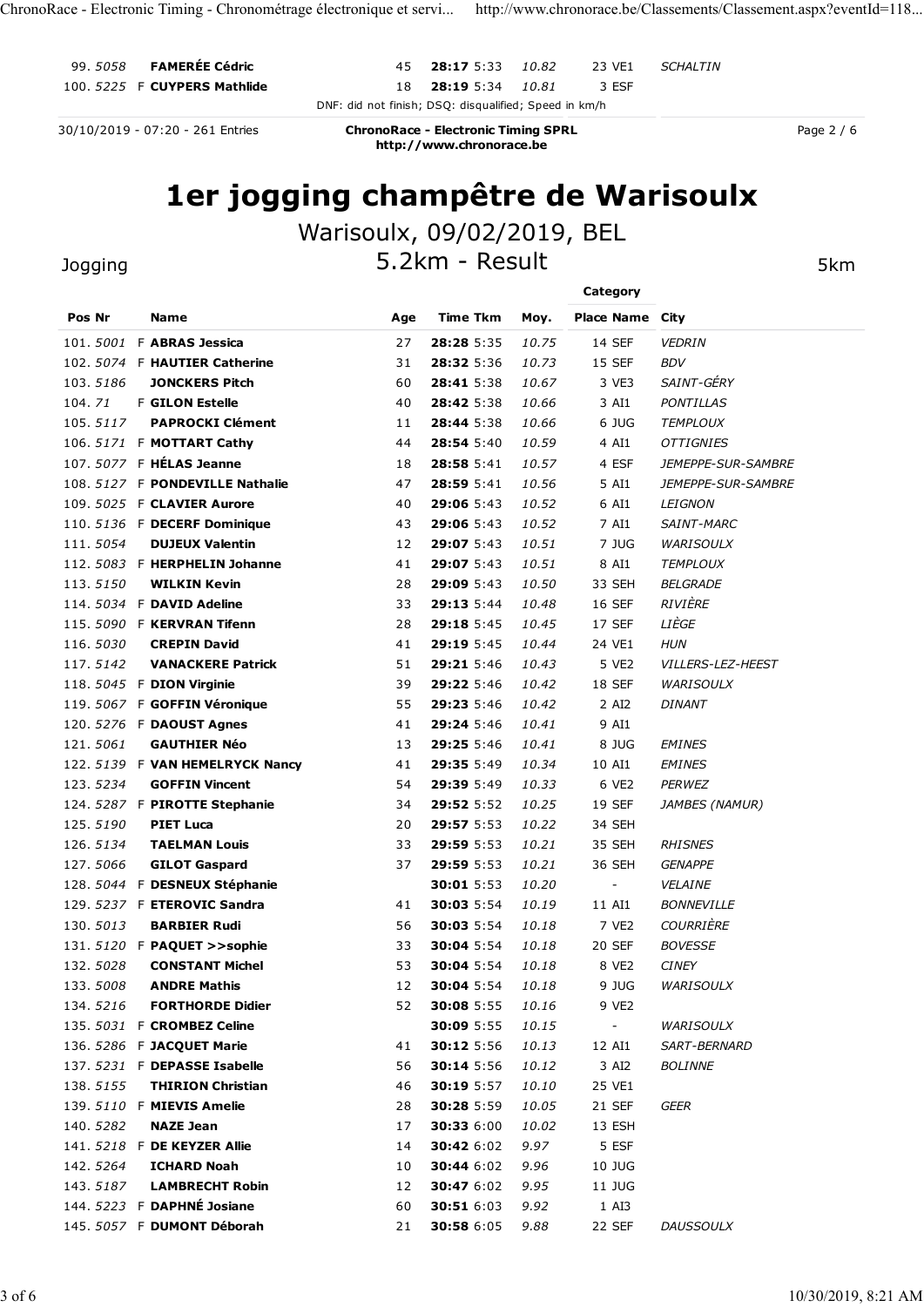| ChronoRace - Electronic Timing - Chronométrage électronique et servi http://www.chronorace.be/Classements/Classement.aspx?eventId=118 |                                                       |                                                                        |              |                        |                  |            |
|---------------------------------------------------------------------------------------------------------------------------------------|-------------------------------------------------------|------------------------------------------------------------------------|--------------|------------------------|------------------|------------|
| 146.5068<br><b>GRANDJEAN Guy</b>                                                                                                      | 53                                                    | <b>30:59 6:05</b>                                                      | 9.88         | 10 VE2                 | EGHEZÉE          |            |
| 147.5035<br><b>DE VOS Eric</b>                                                                                                        | 53                                                    | 31:04 6:06                                                             | 9.85         | 11 VE2                 | <b>WARISOULX</b> |            |
| 148. 5154 F BAUGNET Joelle                                                                                                            | 55                                                    | <b>31:05</b> 6:06 9.85                                                 |              | 4 AI2                  | <b>AISCHE</b>    |            |
| 149.5232<br><b>PINON Antonin</b>                                                                                                      | 17                                                    | <b>31:05</b> 6:06 9.85                                                 |              | 14 ESH                 |                  |            |
| 150.5175<br><b>GUYOT Christophe</b>                                                                                                   | 44                                                    | 31:06 6:06                                                             | 9.84         | 26 VE1                 |                  |            |
| 30/10/2019 - 07:20 - 261 Entries                                                                                                      | DNF: did not finish; DSQ: disqualified; Speed in km/h | <b>ChronoRace - Electronic Timing SPRL</b><br>http://www.chronorace.be |              |                        |                  | Page 3 / 6 |
|                                                                                                                                       |                                                       |                                                                        |              |                        |                  |            |
|                                                                                                                                       | 1er jogging champêtre de Warisoulx                    |                                                                        |              |                        |                  |            |
|                                                                                                                                       | Warisoulx, 09/02/2019, BEL                            |                                                                        |              |                        |                  |            |
| Jogging                                                                                                                               |                                                       | 5.2km - Result                                                         |              |                        |                  |            |
|                                                                                                                                       |                                                       |                                                                        |              | Category               |                  | 5km        |
| Pos Nr<br><b>Name</b>                                                                                                                 | Age                                                   | <b>Time Tkm</b>                                                        | Moy.         | <b>Place Name City</b> |                  |            |
| <b>DUCHÊNE Denis</b><br>151.5051                                                                                                      | 30                                                    | 31:06 6:06                                                             | 9.84         | 37 SEH                 | <b>GEMBLOUX</b>  |            |
| 152. 5229 F JANSSENS Josephine                                                                                                        | 16                                                    | 31:06 6:06                                                             | 9.84         | 6 ESF                  |                  |            |
| 153. 5197 F DELCOMENE Carole                                                                                                          | 31                                                    | 31:07 6:07                                                             | 9.84         | 23 SEF                 |                  |            |
| 154. 5050 F DRUINE Sophie                                                                                                             | 44                                                    | 31:10 6:07                                                             | 9.82         | 13 AI1                 | <b>EMINES</b>    |            |
| 155.5247<br><b>HENNART Alix</b><br>156. 5180 F DESPONTIN Astrid                                                                       | 39<br>61                                              | 31:12 6:07<br>31:12 6:07                                               | 9.81<br>9.81 | 38 SEH<br>2 AI3        | <b>WARISOULX</b> |            |

## 1er jogging champêtre de Warisoulx

#### Warisoulx, 09/02/2019, BEL

## 145. 5050 GRANDEAN Guy<br>
145. 5050 GRANDEAN Guy<br>
144. 5053 **B DRUGNET JOBNE**<br>
149. 5154 F BAUGINET JOBNE<br>
149. 5154 F DRUGNET JOBNE<br>
149. 5154 F DRUGNET JOBNE<br>
149. 5155 GUYOT Christophe<br>
149. 131:05 6:06 9.85 14 ESH<br>
151. 151. 5251 **DICHEN Den State Control 2011** 131.06 6:09 9.09 1 VE CHILE<br>147. 5035 **DEVOS EFC**<br>148. 5232 **PINON Antonin** 55 31:04 6:06 9.85 11 VEZ WARISOUX<br>159. 5275 **GUVOT Christophe** 55 31:04 6:06 9.84 26 VE1<br>159. 5275 **GUV** 156. 353. **ERAUGHET JOED INT** 31:05 6:06 9.85 21:06 6:06 9.85 21:06 5:06 9.85 21:06 5:07 9.81 2 AISCRE<br>148. 3523 **E RAUGHET JOED INT** 31:05 6:06 9.85 2 4 4 23:06<br>155. 3775 **GUVOT Christophe**<br>156. 3775 **GUVOT Christophe DNF** 147. 137. 1972 FINON RATCHING Den Browner Southern Artistics (1973)<br>147. 157. 5018 F BINI MARIE-EVE 3006 9.80 - 2012 14 ESH<br>157. 5175 GUYOT Christophe Den Artistics (1978)<br>167. 197. 197. 198. 198. 198. 198. 198. 198. 198. 158. 327 F ANNE CHENRY LAURANE SOLUTE 31:06 6:09 9.38 11:12 6:09 9.78 22 SEF DINANT DRIVE 201 31:18 6:09 9.78 24 35 36 159 7 P DELOWS TO CHENRY LANGT SOLUTE 31:02 24 SEF DINANT CHENRY LAURANE CHENRY LAURANE SOLUTE 31:022 P **159. 5079 SUCHEN DONE CONSULT CONSULT CONSULT CONSULT CONSULT CONSULT CONSULT CONSULT CONSULT CONSULT CONSULT CONSULT CONSULT CONSULT CONSULT CONSULT CONSULT CONSULT CONSULT CONSULT CONSULT CONSULT CONSULT CONSULT CONSUL** 16/10/2019 - 07:20 - 261 Entries<br>
ChronoRace - Electronic Timing SPRL<br> **161 JOGGING Champétre de Warisoulx**<br>
Warisoulx, 09/02/2019, BEL<br>
Dogging<br>
5. 2Xm - Result<br>
For Sex Manne<br>
Pos Nr<br>
Name Age Time Tkm May. Piace Name C 161. <sup>5115</sup> NOSSAINT Leo <sup>15</sup> 31:25 6:10 9.74 16 ESH 5300 ANDENNE 162. <sup>5039</sup> <sup>F</sup> DELFOSSE Emilie <sup>28</sup> 31:26 6:10 9.74 25 SEF MALONNE **1er jogging champêtre de Warisoulx**<br>
Marisoulx, 09/02/2019, BEL<br>
163. Sos Ne<br>
163. Sos Ne<br>
163. Sos Ne Name<br>
163. Sos New New Price New CROSE Stephanie<br>
163. Sos New York Carole<br>
163. Sos New York Carole<br>
163. Sos New Yo **1 CF JOGGING Champetre de Warisoulx**<br>
Dogging<br>
Pos Nr<br>
Pos Nr<br>
Pos Nr<br>
Pos Nr<br>
Pos Nr<br>
Pos Nr<br>
Pos Nr<br>
Pos Nr<br>
1968. 2022 Nr (2000)<br>
Pos Nr<br>
1968. 2022 F LANSENS Dosepher<br>
1968. 2022 F LAURENT Carole<br>
1968. 2022 F DONUNE 31.15.0009 F MATISOUIX, 09/02/2019, BEL<br>
165.5227 F ANNEW Dentis<br>
165.5282 F JANSENS Josephne<br>
165.5282 F JANSENS Josephne<br>
165.5282 F JANSENS Josephne<br>
167.5222 F JANSENS Josephne<br>
167.522 F JANSENS Josephne<br>
167.522 F JA VATISOUIX, UY/UZ/ZUIY, BEL<br>
166. Str. 2009 IN: A Section 1988 September 188 31:48 6:14 9.63 39 SEH SERVIEW CONSIDER THE SERVIE CONSIDERATION 1988 SEPT SAMES SERVIE TO SALE SAMES SERVIE TO SAME SAME AND CONSIDER THE SAME SA 1999119<br>
1999119 5.2 km – Result Skm – Category<br>
197. 5051 DUCHÈNE Denis<br>
157. 5051 DUCHÈNE Denis<br>
157. 5051 DUCHÈNE Denis<br>
157. 5057 P DELCOMENTE Caroline<br>
16 31:06 6:06 9.84 – 6 ESF<br>
157. 51:57 P DELCOMENTE Caroline<br>
16 261999119<br>
2618 Mm<br>
168. 5027 F DELCOMER Dennis<br>
153. 5229 F JANESENS Josephine<br>
163. 5129 F DELCOMENE Carole<br>
163. 5129 F DELCOMENE Carole<br>
163. 5129 F DELCOMENE Carole<br>
164. 511:05 6:05 9.84<br>
164. 511:05 6:05 9.84<br>
164 **Pos Nr Name**<br> **Pos Nr Name**<br>
151, 5051 **DUCHÊNE Denis**<br>
152, 5259 **F DANSERS Sosphine**<br>
159. 5229 **F DANSERS Sosphine**<br>
159. 5379 **F DRICONENE Carole**<br>
169. 5189. **F POS LOWENT Carole**<br>
159. 5347 **F RENCONENE Carole**<br>
169 **Pos Nr Name (Age Time Tism Moy, Place Name City<br>
151, 0551 <b>DUCHÉNE Denis** 30 31:06 6:06 9.84 5 FST<br>
152. 5129 **F DRICONENE Carele 31:31:06 6:06 9.84 6 FST<br>
153. 5167 F DRICONENE Carele 31:31:06 6:06 9.84 6 FST<br>
154. 5165** 151, 5051 **DUCHÈNE Denis**<br>
172. 5229 F JAMBISERIS JOsephene 16 31:006 6:00 9.84 37 SEH CEMELOUX<br>
153. 5197 F DELOMENE Carole<br>
154. 5050 F DESPONTIN Astrid 44 31:10 6:07 9.84 23 SEF<br>
154. 556. 5787 F DENUNG Sophine 44 31:10 152. 5229 F JANSSENS Josephhe 16 31:06 6:06 9.84 6 EST<br>
153. 5197 F DELCOMENT Caroline 31 31:07 6:07 9.84 23 53:54 HMMES<br>
155. 5247 HENNATY ARE 39 31:12 6:07 9.81 31:30 SEF EMINES<br>
155. 5270 HENNATY AREN' 33 31:12 6:07 9.8 153. 5197 F DELCOMENE Carole 31 31:07 6:07 9.84 23 SEF<br>154. 5050 F DRUINE SOPINE ALA and 31:00 7 9.82 13 ALI EMINES<br>155. 5180 F DESPONTIN ARTÁLE 4 31:10 6:07 9.81 31:32<br>155. 5180 F DESPONTIN ARTÁLE 6:1312.6:07 9.81 2 ALI E 154. 5050 F **DRUINE Sophie**<br>
174. 5252 F **HENNAT ARK**<br>
155. 5247 **HENNAT ARK**<br>
175. 5278 **HENNAT ARKEN (1948)**<br>
175. 5078 **F B FOR MAT ARKEN (1948)**<br>
175. 5078 **F RENAT Wallene Computer State 31:12 6:09** 9.78 31:12 6:16 9. 155. 5247 **HENNART AIIx**<br>
155. 5247 **HENNART AIK 39 31:12** 6:07 9.81 38 SEH<br>
157. 51018 **P EMENT Valuente**<br>
157. 5018 **P EMENT Valuente**<br>
157. 5078 **P EMENT Valuente**<br>
158. 5079 **F HENRY Valuente**<br>
158. 5079 **F CRUATRIZER** 156. 5180 **F DESPONTIN Astrid** 61 31:12.6:07 9.81 2 AIS WARISOULX<br>157. 5078 **F BINI Marine-Pixe** 31:13 5:08 9.80 - WARISOULX<br>158. 5078 **F HENRY Laurene** 32:13 1:13 6:09 9.78 12:02 *DUNNIT*<br>159. 5079 **ERRAND ESAINT Leo** 15 157. 5018 **F BINT Marie-Eve**<br>
158. 5079 **FIERRY LATERN CHEME 20 31:17** 5:08 9.80<br>
158. 5079 **FIERRY LATERN CYril 159. 31:22** 6:10 9.78<br>
159. 5079 **GRANDISAN Cyril 159. 31:22** 6:10 9.78<br>
16. 5157 **NOSSAINT Leo**<br>
16. 5157 **N** 158. 5078 **F HENRY Laurane**<br>
158. 5079 **ERANDYEam-Francois**<br>
150. 5069 **ERANDYEam-Francois**<br>
160. 5069 **ERANDYEAM Cyril**<br>
16. 5116 **NOSSAIRT Leo 15 31:22 6:09 9.76 11 SYES DIMANT<br>
160. 5099 <b>F DELPOSSE Emilie**<br>
163. 5023 159. 5079 **HENRY Jean-Francois**<br>
169. 5079 **GRAMDEAN Cyril 18** 31:22 6:19 9.78 1 15 151:1 6:06/EZ 16:06/<br>
161. 5115 **NOSSAINT Leo**<br>
16. 5115 **NOSSAINT Leo**<br>
16. 51317 **FORLFOSSE Emilie**<br>
163. 5027 **F CROMBEZ Stéphane**<br>
164 160. 5069 **GRANDJEAN Cyril**<br>
18 31:22 6:09 9.76<br>
16. 5115 **NOSSAINT Leo**<br>
16. 5023 **F CROMBER Sephanie**<br>
183 31:28 6:10 9.74 25 SEF MALOWER<br>
16. 5023 **F CROMBER Sephanie**<br>
185 5.522 **F MAGEINE Amélie**<br>
185 5.522 **F MAGEINE** 181. 5/15 **NOSSAINTLe.** 15 31:23 6:10 9.74 16 ESH 5300 ANDEWWE<br>162. 5039 **P CRUPOSE Emilie** 28 31:28 6:11 9.73 26 SEP MALOWWE<br>163. 9027 **P CRURENT Pauline** 39 31:28 6:11 9.73 26 SEP MALOWE<br>165. 9582 **F LAURENT Pauline** 31 182. 5039 **F DELFOSSE Emille 28 31:26** 6:10 9.74 25 SEF MALOWWE<br>163. 5023 **F CAOMBEZ Stephane 39 31:28 6:11** 9.73 26 SEF SUAMILE IN<br>165. 5108 **F LAURENT Pauline 48** 31:28 6:11 9.73 - 26 SEF SUAMILE SUR MEMICWE<br>165. 5183 **S** 163. 5032 F **CROMBEZ Stéphanie**<br>
164. 5093 **F LAURENT Pauline**<br>
165. 5182 F **LAURENT Pauline**<br>
165. 5182 F **MACEINE Amélie**<br>
165. 5182 F **MACEINE Amélie**<br>
165. 5182 **I STENNIELO Jessica**<br>
167. 5212 **I STENNIELO Jessica**<br>
1 184. 5095 FLAURENT Pauline<br>
185. 5122 P **EMAGERI Amélie**<br>
185. 5122 D **EMAGERI Amélie**<br>
186. 5133 **D STENNIER Mike**<br>
186. 5212 **N RYMAN Quentini**<br>
187. 5221 **P CAMPANNIELLO Jessica**<br>
189. 5212 **P CAMPANNIELLO Jessica**<br>
1 165. 5182 F **MAGETINE Amélie**<br>
185. 5182 **STENNILER Prise** 31 31:446 6:14 9.64 27 SEFI<br>
167. 5121 **STENNILER PRise 31 31:446 6:15 9.62** 31:91 UMF<br>
167. 5271 **FCAMPARTIELLO Jessica** 43 31:449 6:15 9.62 34:41 14<br>
168. 5271 166. 51337 **STEINMIER Mike**<br>
186. 5212 **NEWMAN Quentin**<br>
187. 5212 **NEWMAN Quentine 40 32:42 6:15 9.62** 12 10 UQ<br>
186. 5189 **JEWMAN Nicolassis**<br>
196. 5189 **JEWMAN Nicolassis**<br>
197. 57.65 **F LÉONARD Séverine** 40 **31.149 6:1** 187. 5212 **NEYMAN Quenth**<br>
187. 5212 **F CAMPANIELLO Jessica**<br>
198. 5217 **F CAMPANIELE JOSessica**<br>
198. 53:89 **JEWNAN Nicolass**<br>
197. 576 **F LÉONARD Séveries**<br>
170. 576 **F LÉONARD Séveries**<br>
170. 576 **F LÉONARD Séveries**<br>
1 168. 5217 F **CAMPANTELLO Jessica**<br>
168. 5389 **STEVMANN Nicels**<br>
169. 5189 **STEVMANN OSelective**<br>
170. 5165 **F LÉONARD Séverite**<br>
170. 5165 **F LÉONARD Séverite**<br>
172. 5274 **F LAMBIN Cliententies**<br>
173. 5206 **F DOCHIER Lora** 189. 5189 **JEYMAN Nicolas**<br>
189. 5189 **F LÉONARD Séverire**<br>
170. 5056 **F LÉONARD Séverire**<br>
171. 5224 **F LAMEIX Cleimentine**<br>
173. 5222 **F NAVEZ Caroline**<br>
173. 5205 **F DOCHIER Lone**<br>
174. 5228 **F DOCHIER Lone**<br>
174. 5228 170. 5165 F LÉONARD Séverine<br>
191. 5214 F LANBIN Cliententies<br>
191. 5214 F LANBIN Cliententies<br>
192. 5206 F DOCHIER Lors<br>
193. 5266 F DOCHIER Lors<br>
193. 506 F DOCHIER Lors<br>
194. 5228 F FORELLIN Céline<br>
194. 5228 F CRUQUENA 171. 5214 F LAMBITN Clementine<br>
172. 5272 F NAVEZ Caroline<br>
173. 5202 F NOVEMER Lens<br>
174. 5228 F FOCEMERIA Cosine<br>
174. 5228 F FOCEMERIA Cosine<br>
175. 5151 F CRUQUENAIRE Aubane<br>
175. 5151 F CRUQUENAIRE Aubane<br>
175. 5151 F 172. 5272 F NAVEZ Caroline<br>
173. 3266 F DOCHER LOW<br>
174. 5228 F FOCHERLIN Celine<br>
175. 5152 F GAROQUENAIRE Aubane<br>
175. 5152 F GAROQUENAIRE Aubane<br>
176. 5152 F GAROQUENAIRE Aubane<br>
176. 5152 F GAROT Alexandra 18 31:57 6:16 176, 5056 **F DUMONCEAU Wendy**<br>
176, 5056 **F DUMONCEAU Wendy**<br>
177, 516 **F GOFTR Alexandra**<br>
178, 5241 **F TILHVANT Delphine**<br>
179, 5088 **JEANPIERRE Stephane**<br>
179, 5088 **JEANPIERRE Stephane**<br>
181, 5017 **BILLAT Ethenne**<br>
181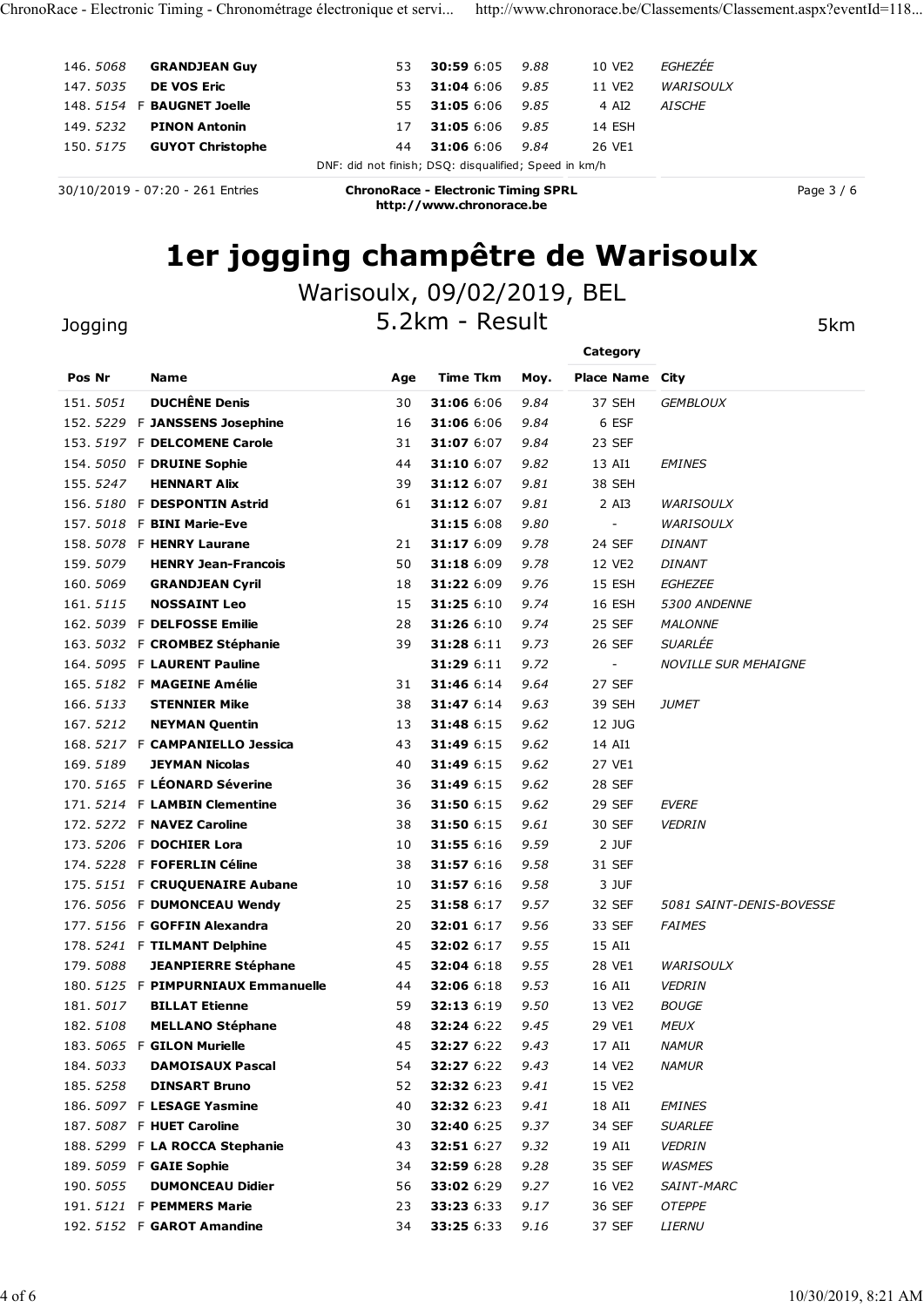| ChronoRace - Electronic Timing - Chronométrage électronique et servi http://www.chronorace.be/Classements/Classement.aspx?eventId=118 |                                                       |                                                                        |              |                        |                 |            |
|---------------------------------------------------------------------------------------------------------------------------------------|-------------------------------------------------------|------------------------------------------------------------------------|--------------|------------------------|-----------------|------------|
|                                                                                                                                       |                                                       |                                                                        |              |                        |                 |            |
| 193. 5148 F VIATOUR Julie                                                                                                             | 26                                                    | 33:32 6:35                                                             | 9.13         | 38 SEF                 | <b>LESVE</b>    |            |
| 194. 5176 F LACROIX Pascaline                                                                                                         | 25                                                    | 33:33 6:35                                                             | 9.12         | 39 SEF                 |                 |            |
| 195.5145<br><b>VERBAENEN Maxence</b>                                                                                                  | 10                                                    | 33:35 6:35                                                             | 9.12         | 13 JUG                 | <b>FLAWINNE</b> |            |
| 196.5131<br><b>ROLAND Thomas</b>                                                                                                      | 33                                                    | 33:37 6:36                                                             | 9.10         | 40 SEH                 | <b>SUARLEE</b>  |            |
| 197.5146<br><b>VERBAENEN Ludovic</b>                                                                                                  | 39                                                    | 33:38 6:36                                                             | 9.10         | 41 SEH                 | <b>FLAWINNE</b> |            |
| 198.5198<br><b>ADAM Eric</b>                                                                                                          | 64                                                    | 33:45 6:37                                                             | 9.07         | 4 VE3                  | BEEZ            |            |
| 199. 5174 F WINAND Nathalie                                                                                                           | 52                                                    | 33:47 6:38                                                             | 9.06         | 5 AI2                  |                 |            |
| 200.5188<br><b>LATTINNE Eugene</b>                                                                                                    | 70                                                    | 33:49 6:38                                                             | 9.05         | 2 VE4                  |                 |            |
|                                                                                                                                       | DNF: did not finish; DSQ: disqualified; Speed in km/h |                                                                        |              |                        |                 |            |
| 30/10/2019 - 07:20 - 261 Entries                                                                                                      |                                                       | <b>ChronoRace - Electronic Timing SPRL</b><br>http://www.chronorace.be |              |                        |                 | Page 4 / 6 |
|                                                                                                                                       |                                                       |                                                                        |              |                        |                 |            |
|                                                                                                                                       | 1er jogging champêtre de Warisoulx                    |                                                                        |              |                        |                 |            |
|                                                                                                                                       |                                                       |                                                                        |              |                        |                 |            |
|                                                                                                                                       | Warisoulx, 09/02/2019, BEL                            |                                                                        |              |                        |                 |            |
| Jogging                                                                                                                               |                                                       | 5.2km - Result                                                         |              |                        |                 | 5km        |
|                                                                                                                                       |                                                       |                                                                        |              | Category               |                 |            |
| Pos Nr<br>Name                                                                                                                        | Age                                                   | <b>Time Tkm</b>                                                        | Moy.         | <b>Place Name City</b> |                 |            |
| <b>DELBECQUE Clément</b><br>201.5195                                                                                                  | 22                                                    | 33:51 6:39                                                             | 9.04         | 42 SEH                 |                 |            |
| 202.5194<br><b>DELBECQUE Justin</b>                                                                                                   | 17                                                    | 33:51 6:39                                                             | 9.04         | 17 ESH                 |                 |            |
| 203. 5041 F DENEFFE Barbara                                                                                                           | 37                                                    | 33:53 6:39                                                             | 9.03         | 40 SEF                 | <b>EMINES</b>   |            |
| 204. 5196 F MAGEIN Caroline                                                                                                           | 36                                                    | 33:55 6:39                                                             | 9.03         | 41 SEF                 |                 |            |
| 205.5201<br><b>GRENSON Ludovic</b><br>206.5106<br><b>MASELLI Domenico</b>                                                             | 38<br>43                                              | 34:01 6:41<br>34:02 6:41                                               | 9.00<br>8.99 | 43 SEH<br>30 VE1       | <b>VEDRIN</b>   |            |

# 1er jogging champêtre de Warisoulx

## Warisoulx, 09/02/2019, BEL

| 195. 5 <i>145</i> |                                    |                                                       |                                                                        |      |                        |                             |
|-------------------|------------------------------------|-------------------------------------------------------|------------------------------------------------------------------------|------|------------------------|-----------------------------|
|                   | <b>VERBAENEN Maxence</b>           | 10                                                    | 33:35 6:35                                                             | 9.12 | 13 JUG                 | <b>FLAWINNE</b>             |
| 196. 5 <i>131</i> | <b>ROLAND Thomas</b>               | 33                                                    | 33:37 6:36                                                             | 9.10 | 40 SEH                 | <b>SUARLEE</b>              |
| 197.5146          | <b>VERBAENEN Ludovic</b>           | 39                                                    | 33:38 6:36                                                             | 9.10 | 41 SEH                 | <b>FLAWINNE</b>             |
| 198.5198          | <b>ADAM Eric</b>                   | 64                                                    | 33:45 6:37                                                             | 9.07 | 4 VE3                  | <b>BEEZ</b>                 |
|                   | 199. 5174 F WINAND Nathalie        | 52                                                    | 33:47 6:38                                                             | 9.06 | 5 AI2                  |                             |
| 200.5188          | <b>LATTINNE Eugene</b>             | 70                                                    | 33:49 6:38                                                             | 9.05 | 2 VE4                  |                             |
|                   |                                    | DNF: did not finish; DSQ: disqualified; Speed in km/h |                                                                        |      |                        |                             |
|                   | 30/10/2019 - 07:20 - 261 Entries   |                                                       | <b>ChronoRace - Electronic Timing SPRL</b><br>http://www.chronorace.be |      |                        | Page 4 / 6                  |
|                   |                                    |                                                       |                                                                        |      |                        |                             |
|                   | 1er jogging champêtre de Warisoulx |                                                       |                                                                        |      |                        |                             |
|                   |                                    | Warisoulx, 09/02/2019, BEL                            |                                                                        |      |                        |                             |
| Jogging           |                                    |                                                       | 5.2km - Result                                                         |      |                        | 5km                         |
|                   |                                    |                                                       |                                                                        |      | Category               |                             |
| Pos Nr            | Name                               | Age                                                   | Time Tkm                                                               | Moy. | <b>Place Name City</b> |                             |
| 201.5195          | <b>DELBECQUE Clément</b>           | 22                                                    | 33:51 6:39                                                             | 9.04 | 42 SEH                 |                             |
| 202.5194          | <b>DELBECOUE Justin</b>            | 17                                                    | 33:51 6:39                                                             | 9.04 | 17 ESH                 |                             |
|                   | 203. 5041 F DENEFFE Barbara        | 37                                                    | 33:53 6:39                                                             | 9.03 | 40 SEF                 | <b>EMINES</b>               |
|                   | 204. 5196 F MAGEIN Caroline        | 36                                                    | 33:55 6:39                                                             | 9.03 | 41 SEF                 |                             |
| 205.5201          | <b>GRENSON Ludovic</b>             | 38                                                    | <b>34:01</b> 6:41                                                      | 9.00 | 43 SEH                 |                             |
| 206.5106          | <b>MASELLI Domenico</b>            | 43                                                    | 34:02 6:41                                                             | 8.99 | 30 VE1                 | <b>VEDRIN</b>               |
| 207.5260          | <b>VANCOPPENOLLE Martin</b>        | 12                                                    | <b>34:09 6:42</b>                                                      | 8.96 | 14 JUG                 |                             |
|                   | 208. 5211 F CORBISIER Chloé        | 10                                                    | 34:25 6:45                                                             | 8.89 | 4 JUF                  |                             |
|                   | 209. 5266 F GOFFINET Isabelle      | 58                                                    | <b>34:29 6:46</b>                                                      | 8.87 | 6 AI2                  | AISCHE EN REFAIL            |
|                   | 210. 5203 F CRABBE Alizée          | 14                                                    | 34:34 6:47                                                             | 8.86 | 7 ESF                  |                             |
| 211.5072          | <b>HANOT Anthony</b>               | 25                                                    | 34:35 6:47                                                             | 8.85 | 44 SEH                 | <b>MEUX</b>                 |
|                   | 212. 5004 F ADANT Alia             | 40                                                    | 34:36 6:47                                                             | 8.85 | 20 AI1                 | <b>MEUX</b>                 |
| 213.5010          | <b>ANTOINE Alain</b>               | 58                                                    | 34:44 6:49                                                             | 8.81 | 17 VE2                 | <b>TEMPLOUX</b>             |
|                   | 214. 5236 F KIMPLAIRE Lise         | 12                                                    | 34:54 6:51                                                             | 8.77 | 5 JUF                  |                             |
| 215.5202          | <b>MUNAUT Nils</b>                 | 11                                                    | <b>35:03</b> 6:53                                                      | 8.73 | 15 JUG                 | <b>TOHOGNE</b>              |
|                   | 216. 5027 F COLLIGNON Mathilde     | 35                                                    | 35:05 6:53                                                             | 8.72 | 42 SEF                 | <b>FALISOLLE</b>            |
| 217.5042          | <b>DENIS Pierre</b>                | 38                                                    | <b>35:08</b> 6:54                                                      | 8.71 | 45 SEH                 | LOYERS                      |
|                   | 218. 5019 F BORREMANS Sophie       | 46                                                    | <b>35:10 6:54</b>                                                      | 8.70 | 21 AI1                 | <b>TOHOGNE</b>              |
|                   | 219. 5239 F LABRRUNE Marie-Noelle  | 37                                                    | 35:13 6:55                                                             | 8.69 | 43 SEF                 |                             |
| 220.5046          | <b>DOMBRET Kevin</b>               | 37                                                    | 35:30 6:58                                                             | 8.62 | 46 SEH                 | <b>MEUX</b>                 |
|                   | 221. 5291 F BRILOT Aurore          | 30                                                    | 35:36 6:59                                                             | 8.60 | 44 SEF                 | <b>BOVESSE</b>              |
| 222.5204          | <b>HOUBION Ethan</b>               | 11                                                    | 35:49 7:02                                                             | 8.55 | 16 JUG                 |                             |
|                   | 223. 5233 F HUCORNE Sandrine       | 48                                                    | 35:51 7:02                                                             | 8.54 | 22 AI1                 | <i>VEDRIN</i>               |
|                   | 224. 5265 F JANDRAIN Catherine     | 38                                                    | 35:53 7:03                                                             | 8.53 | 45 SEF                 |                             |
|                   | 225. 5043 F DESMEDT Julie          |                                                       | 35:55 7:03                                                             | 8.52 | $\sim$                 | SAINT-DENIS-BOVESSE         |
| 226.5263          | <b>JANDRIN Sébastien</b>           |                                                       | 35:55 7:03                                                             | 8.52 |                        |                             |
|                   |                                    | 40                                                    |                                                                        |      | 31 VE1                 |                             |
|                   | 227. 5038 F DELFOSSE Bernadette    | 53                                                    | 35:57 7:03                                                             | 8.51 | 7 AI2                  | HAM-SUR-SAMBRE              |
|                   | 228. 5284 F GROIGNET Camille       | 26                                                    | 36:08 7:05                                                             | 8.47 | 46 SEF                 | <b>BOVESSE</b>              |
| 229.5015          | <b>BASTIAN Georges</b>             | 28                                                    | 36:21 7:08                                                             | 8.42 | 47 SEH                 | <b>FERNELMONT</b>           |
|                   | 230. 5024 F CLAUS Ilse             | 39                                                    | 36:42 7:12                                                             | 8.34 | 47 SEF                 | <b>LANDEN</b>               |
|                   | 231. 5014 F BARTIAUX Laurence      | 42                                                    | 36:48 7:13                                                             | 8.32 | 23 AI1                 | <b>WARISOULX</b>            |
| 232.5278          | <b>DETRY Arthur</b>                | 10                                                    | 37:12 7:18                                                             | 8.23 | 17 JUG                 |                             |
| 233.5166          | <b>VAN EECKNOUD Gilles</b>         | 42                                                    | 37:19 7:20                                                             | 8.20 | 32 VE1                 |                             |
|                   | 234. 5167 F VAN EECKHOUT Lara      | 12                                                    | 37:20 7:20                                                             | 8.20 | 6 JUF                  |                             |
| 235.5022          | <b>CLAES Laurent</b>               | 36                                                    | 37:32 7:22                                                             | 8.16 | 48 SEH                 | <b>ST MARC</b>              |
| 236.5052          | <b>DUJEU David</b>                 | 29                                                    | 37:50 7:26                                                             | 8.09 | 49 SEH                 | <b>GERPINNES</b>            |
|                   | 237. 5011 F BAMPS Laurence         | 28                                                    | 38:00 7:27                                                             | 8.05 | 48 SEF                 | <b>WOLUWÉ SAINT LAMBERT</b> |
|                   | 238. 5113 F MUNAUT Constance       | 29                                                    | 38:30 7:33                                                             | 7.95 | 49 SEF                 | <b>NAMUR</b>                |
|                   | <b>D'ONOFRIO Guerino</b>           | 35                                                    | 38:31 7:34 7.95                                                        |      | <b>50 SEH</b>          | <b>BOVESSE</b>              |